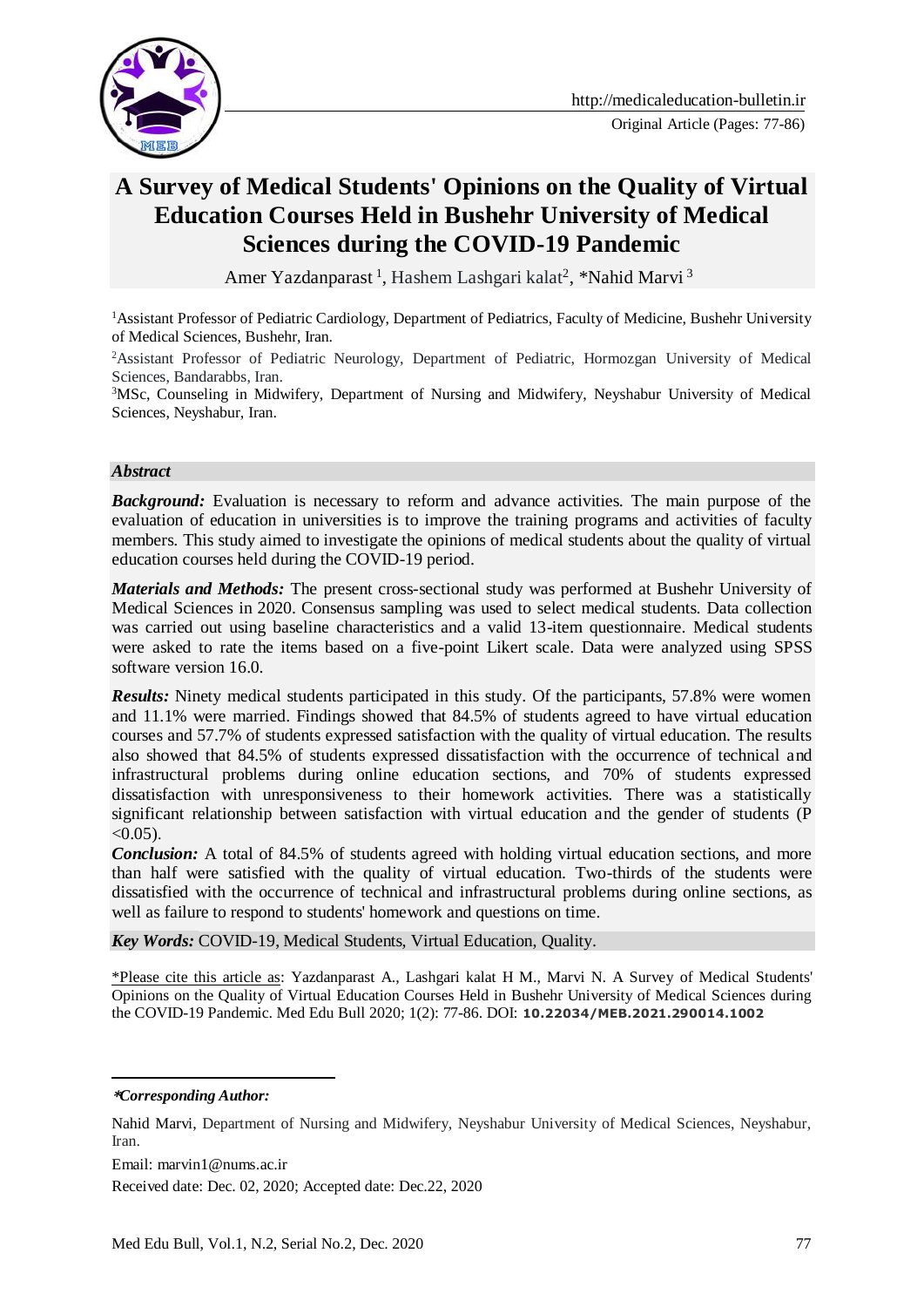# **1- INTRODUCTION**

 In December 2019, a new strain of the coronavirus was identified in Wuhan, China (1), and spread rapidly to most parts of the world in a short time. The first COVID-19 cases in Iran were reported on February 19, 2020, in Qom city (2-4). The rate of transmission and endemicity of the disease was so high that on March 11, 2020, the World Health Organization (WHO) declared COVID-19 as a global pandemic (5). Evidence indicates that this global threat has not only led to an increase in clinical and administrative demands, but it also has had a significant detrimental impact on the employment, economics, and living status of people, and their educational needs. The COVID-19 pandemic is currently affecting the activities of universities and educational institutions (6), and its effects on future educational prospects will continue (6). Improving the quality of teaching and learning is an important subject in academic institutions. Therefore, evaluation programs inevitably form an important part of their activities (7).

Various methods are used to guarantee the quality of the learning experience and determine the rate of learning in traditional education. However, in the current situation, and with regard to the coronavirus outbreak, education is not possible in the traditional manner and is mainly provided electronically and on the internet. The term *"e-learning*,*"* first introduced by Cross, refers to the type of training that uses the internet and intranet technologies for learning (8). Virtual training refers to training in a virtual or simulated environment or when the learner and the instructor are in separate locations (i.e., remote). It can be synchronous or asynchronous. A virtual learning environment (VLE) is a system designed to facilitate the teachers' management of educational courses for their students, especially using computer hardware and software, and also involves distance learning. The terminology of systems that integrate and manage computer-based learning has changed over the years. Useful terms in understanding and searching for earlier materials include (9- 12):

- Computer-assisted Instruction (CAI)
- Computer-based Training (CBT)
- Computer-managed Instruction (CMI)
- Course Management System (CMS)
- $\blacksquare$  Integrated Learning Systems (ILS)
- Interactive Multimedia Instruction (IMI)
- Learning Management System (LMS)
- **Massive Open Online Course (MOOC)**
- On-demand Training (ODT)
- Technology-based Learning (TBL)
- Technology-enhanced Learning (TEL)
- Web-based Training (WBT)
- Media Psychology.

The use of virtual education comes with advantages and disadvantages; e-learning not only facilitates the transfer of new information but also leads to improvement in the level of knowledge, creating equal learning opportunities for all people, and enhancement of the quality of education (13). Digital lessons designed with suitable teaching methods or models can have a positive effect on learners. E-learning accelerates the interaction between students and professors (14). However, it should also be noted that the success of training in this method depends on the ability of learners to use a computer. Not all learners have access to a working computer and the internet. Low internet speed and high costs challenge many users. In addition, virtual education systems may have technical problems; for example, many systems do not support the Persian language. Practical lessons are not well taught in virtual systems. Moreover, preparing appropriate educational content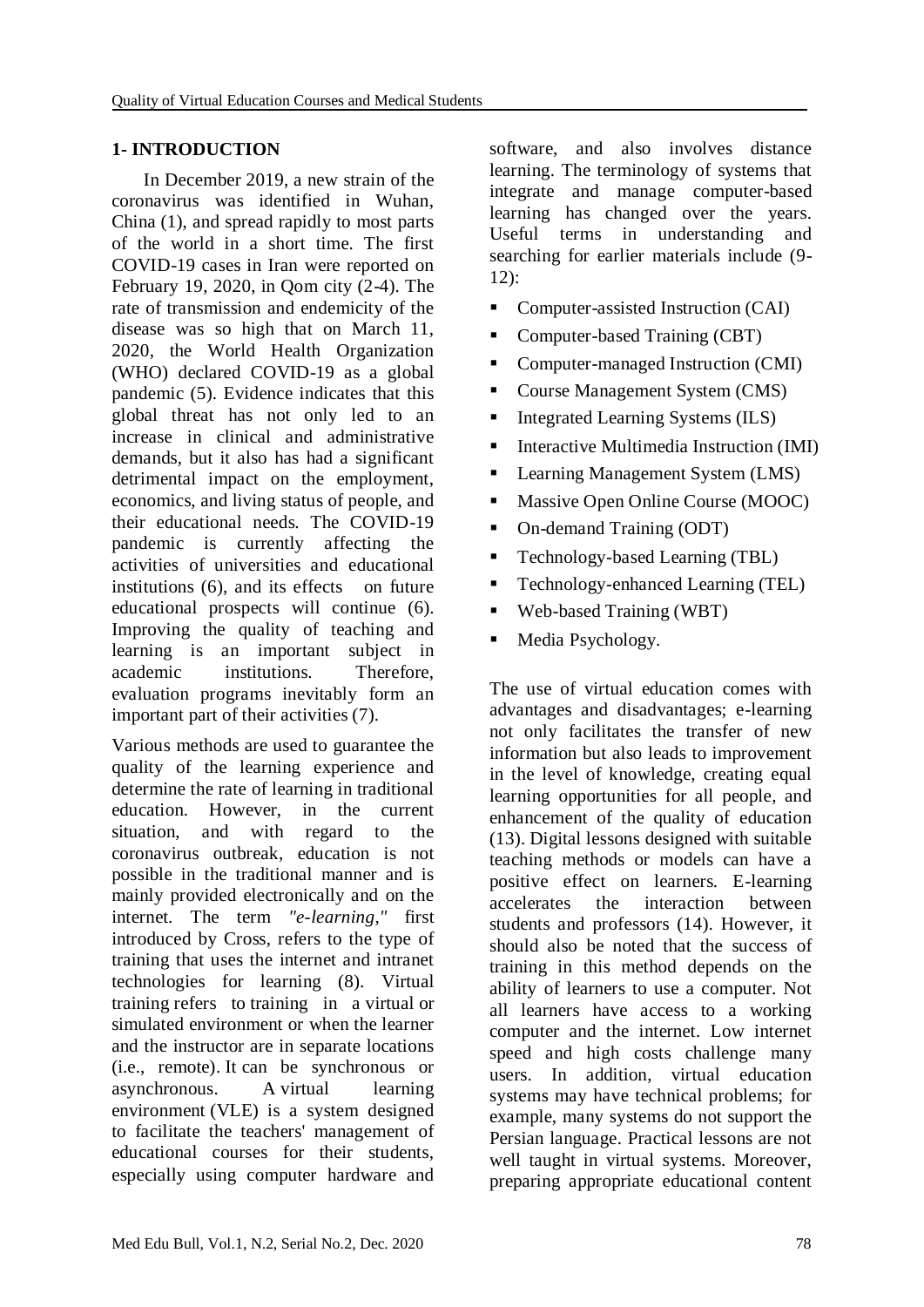requires a lot of time and effort on behalf of teachers, and students are not equal in terms of access to facilities (15). Despite the advantages and disadvantages of elearning, some universities in Iran and other countries have adopted e-learning independently to provide education. The use of e-learning was particularly expanded in schools and universities during the COVID-19 pandemic. At the same time, universities are considering launching virtual education systems for their students and have held classes during the present semester using virtual education systems. Based on what is said above, an important undertaking is to conduct surveys on the quality of virtual training, its challenges, and solutions, and evaluate the learning experience of students. This study aims to investigate the opinions of medical students about the quality of virtual education provided during the COVID-19 period.

# **2- MATERIALS AND METHODS**

### **2-1. Method**

 This cross-sectional study was carried out at Bushehr University of Medical Sciences in Bushehr, Iran. The study population included all medical students of Bushehr University of Medical Sciences. Consensus sampling was used to select medical students.

### **2-2. Statistical population**

After consulting a statistical advisor, 90 medical students were selected using simple random sampling method considering an error rate of 5% and a confidence interval (CI) of 90%. All medical students studying at Bushehr University of Medical Sciences were eligible to enter the study. Also, the students should have had at least one semester of face-to-face and virtual classes. Exclusion criteria included unwillingness to participate in the study and incomplete questionnaires.

# **2-3. Data Collection**

A valid 13-item questionnaire was used to obtain information regarding virtual teaching during the COVID-19 pandemic (16). The questionnaires were distributed among medical students by the researchers (through telephone interviews, web-based questionnaires, and face-to-face visits in hospitals and colleges) after providing the necessary explanations to them. The questionnaires were collected after completion.

# **2-4. Ethical consideration**

Participants' personal information was extracted as a whole, and it was not compulsory to provide names and surnames. Participation in the study was optional, and the professors were assured that the information would be extracted in a general manner and their names would not be disclosed. The study results were also made available upon request.

# **2-5. Reliability and Validity**

The validity of the questionnaire was confirmed by the content validity method through consultation with experts (two faculty members of medical education and three from the pediatrics faculty). The Cronbach's alpha coefficient of 87% was calculated to determine reliability, which indicated the appropriate internal consistency of the questionnaire questions.

### **2-6. Statistical Analysis**

Data analysis was performed using SPSS software version 16.0. Descriptive (mean, standard deviation, frequency, and percentage) and analytical (independent ttest and Chi-square) statistics were used for data analysis. A p-value< 0.05 was considered as the significance level.

### **3- RESULTS**

 Ninety medical students participated in the study. Of the participants, 57.8% were female and 11.1% were married. A total of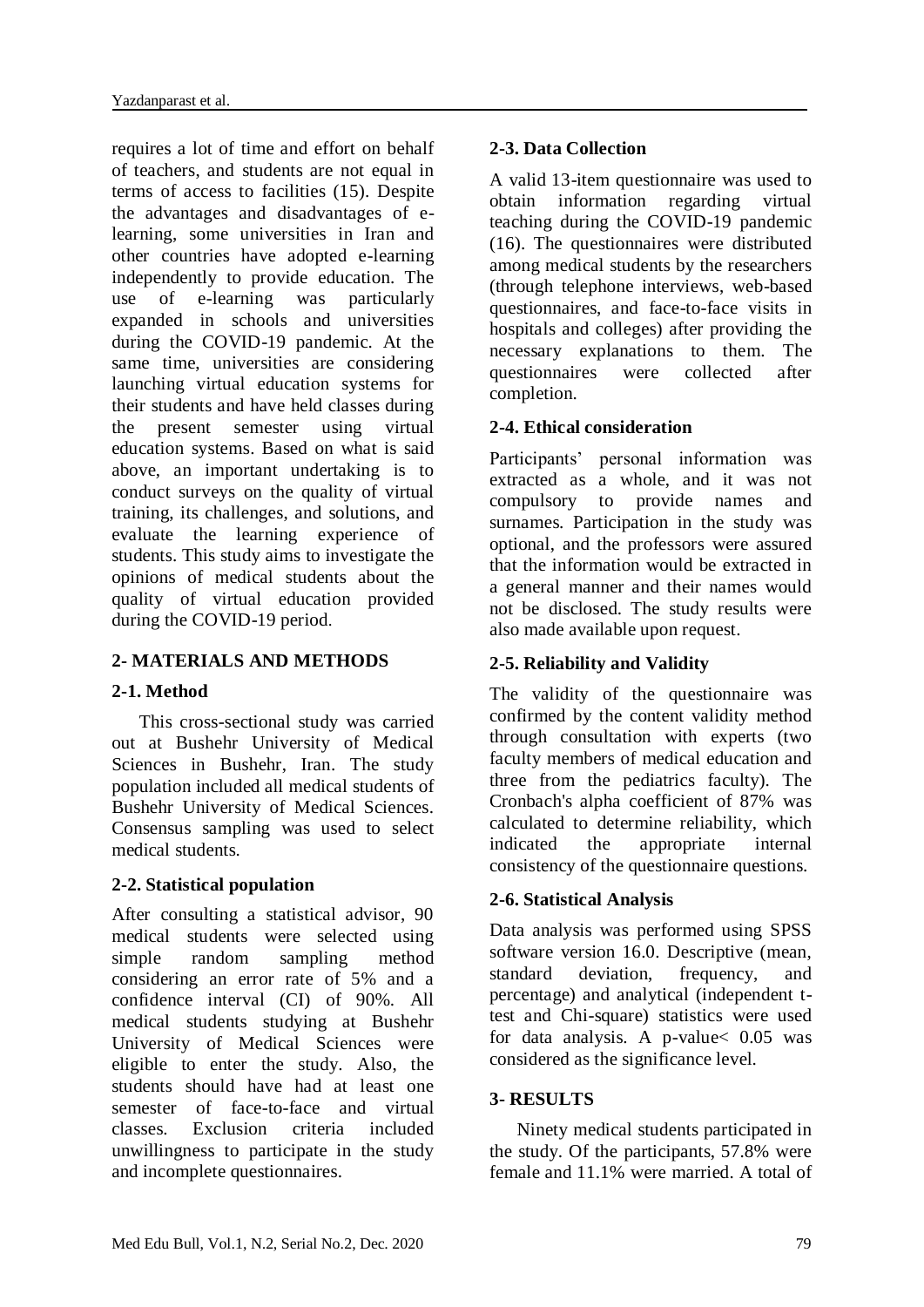28.9% of the students had entered the university in 2015, 44.4% in 2016, and 26.7% in 2017. Students' opinions on the quality of virtual education during the COVID-19 period are shown in **Table.1**. As the results show, 84.5% of students agreed to hold virtual education courses, 57.8% of students considered the time allocated to each topic appropriate, and 57.7% of students were satisfied with the quality of virtual education. The results also showed that 84.5% of students expressed dissatisfaction with the occurrence of technical and infrastructural problems during online education, 70% of students expressed dissatisfaction with not receiving quick responses, and 50% of students believed that the number of courses did not support the course content volume. The findings also showed that only 40% of students believed that lesson objectives and descriptions were explained clearly at the beginning of the course.

|  | <b>Table-1:</b> The students' opinions on the quality of virtual education during the COVID-19 period (%). |  |
|--|------------------------------------------------------------------------------------------------------------|--|
|  |                                                                                                            |  |

| No.            | Items                                                                                                                             | Totally<br>agree | Agree | No<br>comments | Disagree | Completely<br>disagree |
|----------------|-----------------------------------------------------------------------------------------------------------------------------------|------------------|-------|----------------|----------|------------------------|
| $\mathbf{1}$   | Lesson objectives and descriptions were clearly<br>communicated at the beginning of the course.                                   | 4.4              | 40    | 15.6           | 32.2     | 7.8                    |
| $\overline{2}$ | The content presented was reasonably organized<br>and sequenced and helped to achieve the<br>educational goals during the course. | 4.4              | 37.8  | 24.4           | 24.4     | 8.9                    |
| 3              | The volume of course content was proportional to<br>the number of courses.                                                        | 3.3              | 34.4  | 12.2           | 45.6     | 4.4                    |
| $\overline{4}$ | The time allotted to each topic was appropriate.                                                                                  | 5.6              | 52.2  | 11.1           | 31.1     | $\theta$               |
| 5              | The quality of the uploaded educational content<br>(audio-video) was good.                                                        | 12.2             | 42.2  | 7.8            | 30       | 7.8                    |
| 6              | The presentation method (how students participate<br>and interact, provide examples and assignments,<br>etc.) was appropriate.    | 5.6              | 38.9  | 32.2           | 23.3     | $\mathbf{0}$           |
| 7              | The sum of the contents, assignments/tests and<br>feedback, provided effective learning<br>and<br>sufficient motivation to study. | 1.1              | 31.1  | 26.7           | 34.4     | 6.7                    |
| 8              | The assignments presented in the virtual course<br>were reasonable and transparent.                                               | 8.9              | 24.4  | 21.1           | 38.9     | 6.7                    |
| 9              | It was possible to respond to tasks on time.                                                                                      | 1.1              | 21.1  | 7.8            | 58.9     | 11.1                   |
| 10             | Technical and infrastructural problems disrupted<br>the learning process during the course.                                       | 32.2             | 44.4  | 6.7            | 16.7     | $\overline{0}$         |
| 11             | The assignments and virtual test were appropriate<br>to the objectives and content of the course.                                 | 8.9              | 30    | 21.1           | 38.9     | 1.1                    |
| 12             | To succeed in the exam, it is necessary to<br>participate in virtual training courses.                                            | 47.8             | 36.7  | 5.6            | 10       | $\Omega$               |
| 13             | Overall, the quality of education in this course<br>was virtually satisfactory.                                                   | 4.4              | 53.3  | 16.7           | 23.3     | 2.2                    |

The Chi-square test showed that there was no statistically significant relationship between the year of entering the university

and the students' opinions about the quality of virtual education (**Table.2**).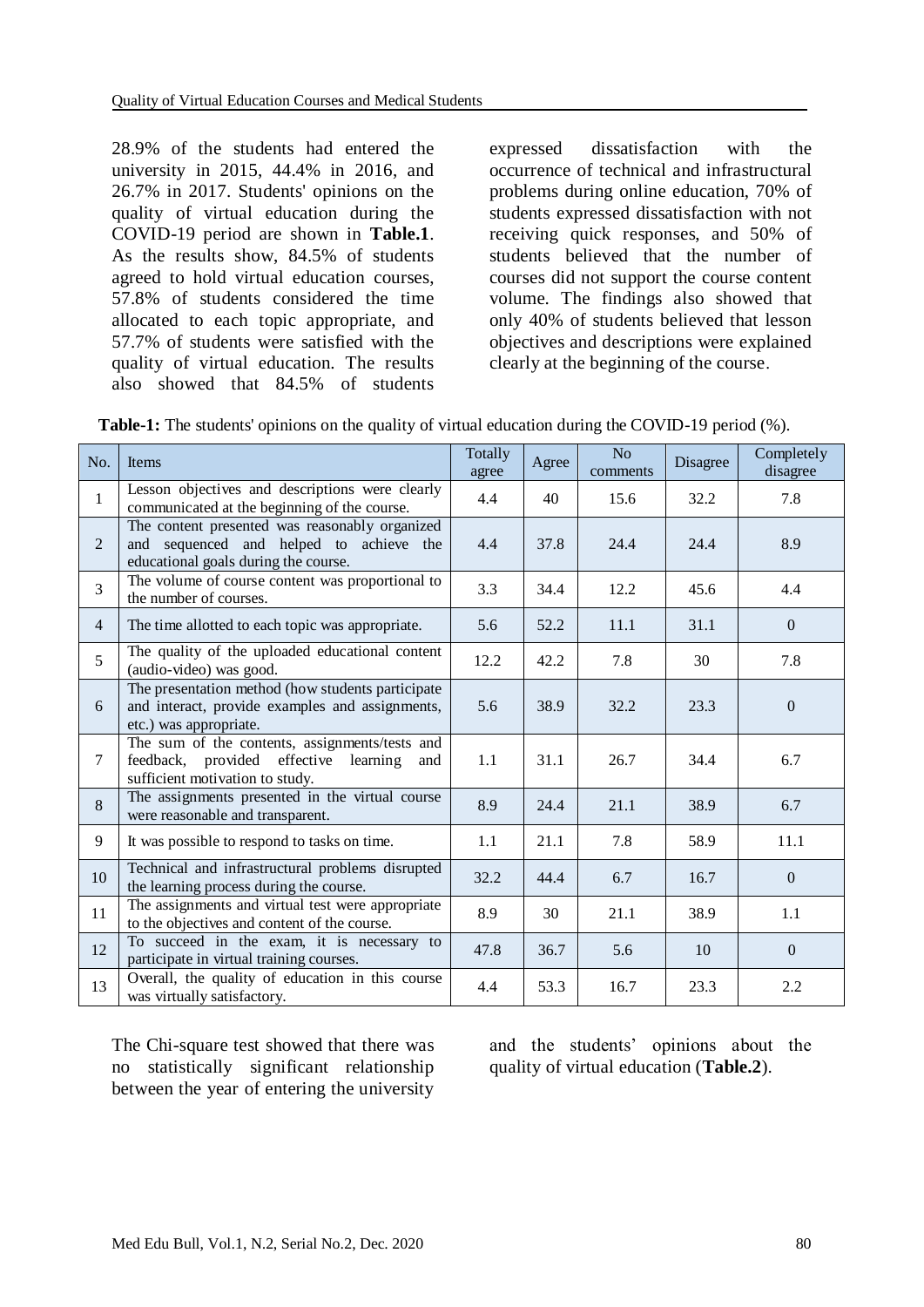**Table-2**: The relationship between university views on the quality of virtual education and the academic year.

| Item $1.0$                              |                                          |                 |                            |                |                         |                 |  |  |
|-----------------------------------------|------------------------------------------|-----------------|----------------------------|----------------|-------------------------|-----------------|--|--|
| Year                                    | Totally agree                            | Agree           | No<br>comments             | Disagree       | Completely<br>disagree  | Total*          |  |  |
| 2015                                    | 1                                        | 16              | 1                          | 8              | 0                       | 26              |  |  |
| 2016                                    | $\overline{2}$                           | 10              | 11                         | 13             | 4                       | 40              |  |  |
| 2016                                    | 1                                        | 10              | $\overline{2}$             | 8              | 3                       | 24              |  |  |
| Total                                   | $\overline{4}$                           | 36              | 14                         | 29             | $\overline{7}$          | 90              |  |  |
|                                         | Chi-square=15.092, df: 8, P-value=057.   |                 |                            |                |                         |                 |  |  |
|                                         |                                          |                 | Item $2.0$                 |                |                         |                 |  |  |
| Year                                    | Totally agree                            | Agree           | No<br>comments             | Disagree       | Completely<br>disagree  | Total           |  |  |
| 2015                                    | 1                                        | 12              | 6                          | 7              | $\mathbf{0}$            | 26              |  |  |
| 2016                                    | 1                                        | 13              | 12                         | 8              | 6                       | 40              |  |  |
| 2016                                    | $\sqrt{2}$                               | 9               | $\overline{4}$             | $\tau$         | $\overline{c}$          | 24              |  |  |
| Total                                   | $\overline{4}$                           | 34              | 22                         | 22             | 8                       | 90              |  |  |
|                                         | Chi-square=7.683, df: 8, P-value=0.465.  |                 |                            |                |                         |                 |  |  |
|                                         |                                          |                 | Item $3.0$                 |                |                         |                 |  |  |
| Year                                    | Totally agree                            | Agree           | No<br>comments             | Disagree       | Completely<br>disagree  | Total           |  |  |
| 2015                                    | 1                                        | 6               | 1                          | 17             | 1                       | 26              |  |  |
| 2016                                    | 1                                        | 18              | 5                          | 16             | $\overline{0}$          | 40              |  |  |
| 2016                                    | 1                                        | 7               | $\overline{5}$             | 8              | 3                       | 24              |  |  |
| Total                                   | 3                                        | 31              | 11                         | 41             | $\overline{4}$          | 90              |  |  |
|                                         | Chi-square=14.173, df: 8, P-value=0.077. |                 |                            |                |                         |                 |  |  |
|                                         |                                          |                 | Item $4.0$                 |                |                         |                 |  |  |
| Year                                    | Totally agree                            | Agree           | N <sub>o</sub><br>comments | Disagree       | Completely<br>disagree  | Total           |  |  |
| 2015                                    | 1                                        | 17              | 1                          | 7              |                         | 26              |  |  |
| 2016                                    | $\overline{2}$                           | 18              | 6                          | 14             |                         | 40              |  |  |
| 2016                                    | $\overline{c}$                           | 12              | $\overline{3}$             | $\overline{7}$ | $\blacksquare$          | 24              |  |  |
| Total                                   | 5                                        | 47              | 10                         | 28             | $\blacksquare$          | 90              |  |  |
| Chi-square=3.968, df: 6, P-value=0.681. |                                          |                 |                            |                |                         |                 |  |  |
| Item $5.0$                              |                                          |                 |                            |                |                         |                 |  |  |
| Year                                    | Totally agree                            | Agree           | N <sub>o</sub><br>comments | Disagree       | Completely<br>disagree  | Total           |  |  |
| 2015                                    | 1                                        | 15              | 1                          | 7              | 2                       | 26              |  |  |
| 2016                                    | 6                                        | 15              | 3                          | 13             | $\overline{\mathbf{3}}$ | 40              |  |  |
| 2016                                    | $\overline{4}$                           | $\overline{8}$  | $\overline{3}$             | $\overline{7}$ | $\overline{2}$          | $\overline{24}$ |  |  |
| Total                                   | 11                                       | 38              | 7                          | 27             | $\tau$                  | 90              |  |  |
|                                         | Chi-square=5.660, df: 8, P-value=0.685.  |                 |                            |                |                         |                 |  |  |
|                                         |                                          |                 | Item $6.0$                 |                |                         |                 |  |  |
| Year                                    | Totally agree                            | Agree           | $\rm No$<br>comments       | Disagree       | Completely<br>disagree  | Total           |  |  |
| 2015                                    | $\mathbf{1}$                             | 11              | $\sqrt{6}$                 | 8              |                         | 26              |  |  |
| 2016                                    | $\overline{2}$                           | $\overline{19}$ | 12                         | $\overline{7}$ |                         | 40              |  |  |
| 2016                                    | $\overline{2}$                           | $\overline{5}$  | 11                         | 6              |                         | 24              |  |  |
| Total                                   | 5                                        | 35              | 29                         | 21             |                         | 90              |  |  |
|                                         | Chi-square=6.689, df: 6, P-value=0.351.  |                 |                            |                |                         |                 |  |  |
| Item 7.0                                |                                          |                 |                            |                |                         |                 |  |  |
| Year                                    | Totally agree                            | Agree           | No<br>comments             | Disagree       | Completely<br>disagree  | Total           |  |  |
| 2015                                    | $\mathbf{1}$                             | $\overline{4}$  | 11                         | 9              | 1                       | 26              |  |  |
| 2016                                    | $\mathbf{0}$                             | 18              | $\tau$                     | 12             | $\overline{3}$          | 40              |  |  |
| 2016                                    | $\boldsymbol{0}$                         | 6               | 6                          | $10\,$         | $\overline{2}$          | 24              |  |  |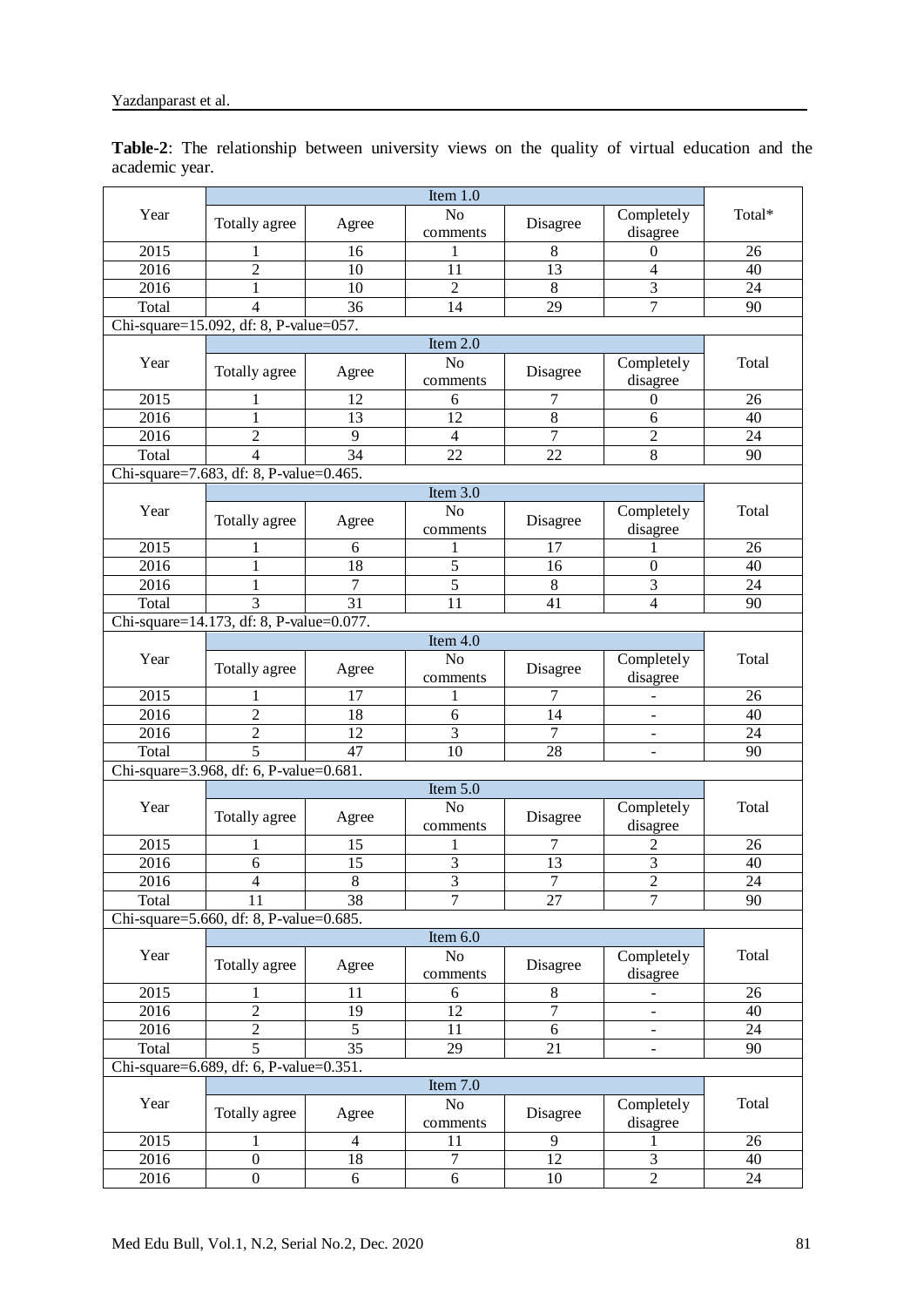| Total                                    | 1                                        | 28              | 24                        | 31             | 6                | 90    |  |  |  |
|------------------------------------------|------------------------------------------|-----------------|---------------------------|----------------|------------------|-------|--|--|--|
| Chi-square=12.012, df: 8, P-value=0.151. |                                          |                 |                           |                |                  |       |  |  |  |
| Item 8.0                                 |                                          |                 |                           |                |                  |       |  |  |  |
| Year                                     | Totally agree                            | Agree           | N <sub>o</sub>            | Disagree       | Completely       | Total |  |  |  |
|                                          |                                          |                 | comments                  |                | disagree         |       |  |  |  |
| 2015                                     | 1                                        | 11              | 5                         | 8              | 1                | 26    |  |  |  |
| 2016                                     | 4                                        | 6               | 9                         | 16             | 5                | 40    |  |  |  |
| 2016                                     | 3                                        | 5               | 5                         | 11             | $\boldsymbol{0}$ | 24    |  |  |  |
| Total                                    | 8                                        | 22              | 19                        | 35             | 6                | 90    |  |  |  |
| Chi-square=10.917, df: 8, P-value=0.206. |                                          |                 |                           |                |                  |       |  |  |  |
|                                          | Item 9.0                                 |                 |                           |                |                  |       |  |  |  |
| Year                                     |                                          |                 | No                        |                | Completely       | Total |  |  |  |
|                                          | Totally agree                            | Agree           | comments                  | Disagree       | disagree         |       |  |  |  |
| 2015                                     | $\mathbf{0}$                             | 5               | 1                         | 16             | 4                | 26    |  |  |  |
| 2016                                     | $\boldsymbol{0}$                         | 9               | 5                         | 20             | 6                | 40    |  |  |  |
| 2016                                     | 1                                        | $\overline{5}$  | 1                         | 17             | $\mathbf{0}$     | 24    |  |  |  |
| Total                                    | 1                                        | 19              | 7                         | 53             | 10               | 90    |  |  |  |
|                                          | Chi-square=9.684, df: 8, P-value=0.288.  |                 |                           |                |                  |       |  |  |  |
|                                          |                                          |                 | Item 10.                  |                |                  |       |  |  |  |
| Year                                     |                                          |                 | No                        |                | Completely       | Total |  |  |  |
|                                          | Totally agree                            | Agree           | comments                  | Disagree       | disagree         |       |  |  |  |
| 2015                                     | 7                                        | 15              | 2                         | 2              | 0                | 26    |  |  |  |
| 2016                                     | 15                                       | 12              | 3                         | 10             | $\boldsymbol{0}$ | 40    |  |  |  |
| 2016                                     | 7                                        | 13              | 1                         | 3              | $\theta$         | 24    |  |  |  |
| Total                                    | 29                                       | 40              | 6                         | 15             | $\boldsymbol{0}$ | 90    |  |  |  |
| Chi-square=7.538, df: 6, P-value=0.274.  |                                          |                 |                           |                |                  |       |  |  |  |
| Item $11.0$                              |                                          |                 |                           |                |                  |       |  |  |  |
| Year                                     |                                          |                 | No                        |                | Completely       | Total |  |  |  |
|                                          | Totally agree                            | Agree           | comments                  | Disagree       | disagree         |       |  |  |  |
| 2015                                     | 2                                        | 10              | 1                         | 13             | 0                | 26    |  |  |  |
| 2016                                     | 5                                        | 12              | 10                        | 12             | 1                | 40    |  |  |  |
| 2016                                     | $\mathbf{1}$                             | 5               | $\,8\,$                   | 10             | $\boldsymbol{0}$ | 24    |  |  |  |
| Total                                    | 8                                        | 27              | 19                        | 35             | 1                | 90    |  |  |  |
|                                          | Chi-square=11.115, df: 8, P-value=0.195. |                 |                           |                |                  |       |  |  |  |
|                                          |                                          |                 | Item $12.0$               |                |                  |       |  |  |  |
| Year                                     |                                          |                 | No                        |                | Completely       |       |  |  |  |
|                                          | Totally agree                            | Agree           | comments                  | Disagree       | disagree         | Total |  |  |  |
| 2015                                     | 9.                                       | 14              | $\mathbf{I}$              | $\mathbf{z}$   | $\mathbf{0}$     | 26    |  |  |  |
| 2016                                     | 22                                       | 10              | $\overline{4}$            | $\overline{4}$ | $\boldsymbol{0}$ | 40    |  |  |  |
| 2016                                     | 12                                       | 9               | $\boldsymbol{0}$          | $\overline{3}$ | $\boldsymbol{0}$ | 24    |  |  |  |
| Total                                    | 43                                       | $\overline{33}$ | 5                         | $\overline{9}$ | $\boldsymbol{0}$ | 90    |  |  |  |
|                                          | Chi-square=8.167, df: 6, P-value=0.226.  |                 |                           |                |                  |       |  |  |  |
|                                          |                                          | Item 13.0       |                           |                |                  |       |  |  |  |
| Year                                     |                                          |                 | $\rm No$                  |                | Completely       | Total |  |  |  |
|                                          | Totally agree                            | Agree           | comments                  | Disagree       | disagree         |       |  |  |  |
|                                          |                                          |                 |                           |                |                  |       |  |  |  |
|                                          |                                          |                 |                           | 4              | $\boldsymbol{0}$ | 26    |  |  |  |
| 2015<br>2016                             | $\mathbf{2}$<br>$\sqrt{2}$               | 16<br>17        | $\overline{4}$<br>$\,8\,$ | 11             | $\overline{2}$   | 40    |  |  |  |
|                                          | $\boldsymbol{0}$                         | 15              | $\overline{3}$            | 6              | $\boldsymbol{0}$ | 24    |  |  |  |
| 2016<br>Total                            | 4                                        | 48              | 15                        | 21             | $\sqrt{2}$       | 90    |  |  |  |

df: Degree of freedom.

The T-test showed that there was a statistically significant relationship between the students' gender and their opinion about the item "appropriateness of the number of courses for the volume of the virtual course content", as it indicated that women had a more positive opinion than men  $(P = 0.015)$  (**Table.3**). T-test also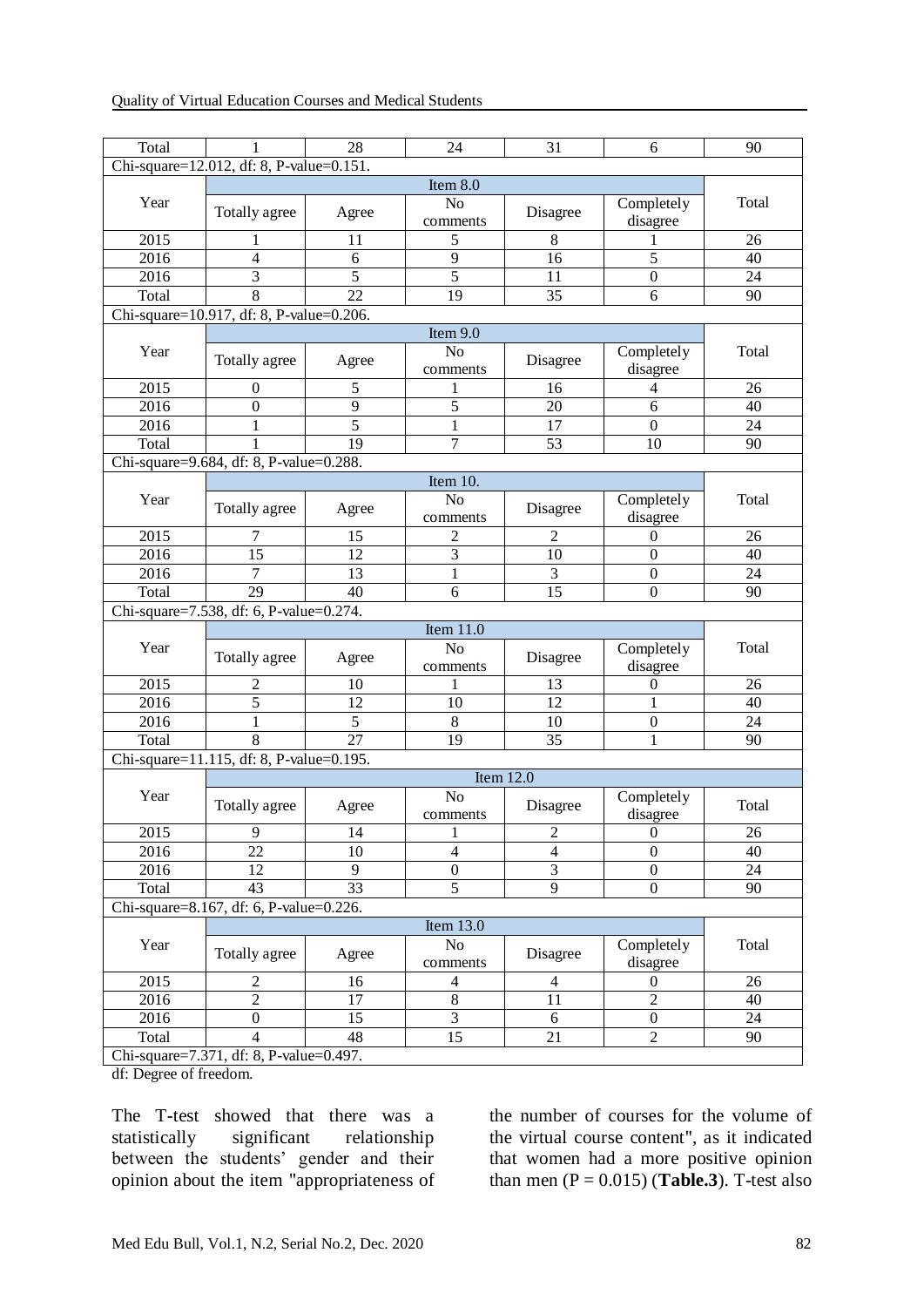showed that there was no statistically significant relationship between students' marital status and their opinion about the 13 items of the questionnaire  $(P> 0.05)$ .

| Item $15.0$             |                                   | F<br>Sig. |       |       | df    | $Sig. (2-$<br>tailed) | Mean<br>Difference | Std. Error<br><b>Difference</b> | 95% CI     |         |
|-------------------------|-----------------------------------|-----------|-------|-------|-------|-----------------------|--------------------|---------------------------------|------------|---------|
|                         |                                   |           |       |       |       |                       |                    |                                 | Lower      | Upper   |
| Male: 38,<br>Female: 52 | Equal variance<br>assumed         |           | 1.415 | 88    | 0.161 | 0.31579               | 0.22315            | $-0.12768$                      | 0.75925    |         |
|                         | Equal<br>variances not<br>assumed | 6.155     | 0.015 | 1.456 | 86.42 | 0.149                 | 0.31579            | 0.21689                         | $-0.11535$ | 0.74693 |

**Table-3:** Relationship between the proportion of virtual course content and students' gender.

df: Degree of freedom.

#### **4- DISCUSSION**

 The present study aimed to investigate the opinions of medical students about the quality of virtual education courses held during the COVID-19 epidemic at Bushehr University of Medical Sciences. In this study, the level of medical students' satisfaction with the quality of virtual education in the COVID-19 pandemic period was assessed using a 13-item questionnaire whose validity and reliability were confirmed (16). The results of the study showed that 57.7% of students expressed satisfaction with the quality of virtual education. On the other hand, about two-thirds of the students also expressed their dissatisfaction with the occurrence of technical and infrastructural problems during the online sections. The findings also showed that there was a statistically significant relationship between the quality of virtual education and gender so that women were more satisfied with the quality of e-learning. The Cambridge Dictionary defines e-learning as learning through studying at home using a computer and training courses offered on the Internet (17). Therefore, it can be said that e-learning is a type of learning in which technology is used to facilitate the learning process and become independent of time and place for learning (18). In elearning, the learner's performance can be tracked automatically, and commuting

time and cost are reduced (14). The findings of the present study showed that 84.5% of students agreed to hold virtual education courses at the university, and 57.7% of students were satisfied with the quality of virtual education held during the COVID-19 pandemic. The results obtained are not impressive and indicate that conditions are far from ideal; however, considering that this was a critical, stressful, and difficult period for officials, professors, staff, and students, achieving these satisfactory results in such circumstances is admirable. In a study conducted in Pakistan, Faize and Nawaz showed that after using online education methods during the COVID-19 pandemic, the students' satisfaction increased (19). In another study conducted in Saudi Arabia, the results showed that the use of webbased video conferencing during the COVID-19 pandemic led to increased satisfaction among medical students (20). The findings of this study showed no statistically significant relationship between students' overall satisfaction with virtual courses and the two variables of the students' year of entry and marital status. In the study of Noghan et al., no significant relationship was found between students' satisfaction with the course and the variables of the semester, age, average scores of the previous semester, and the number of selected courses by students (21). The present study showed that female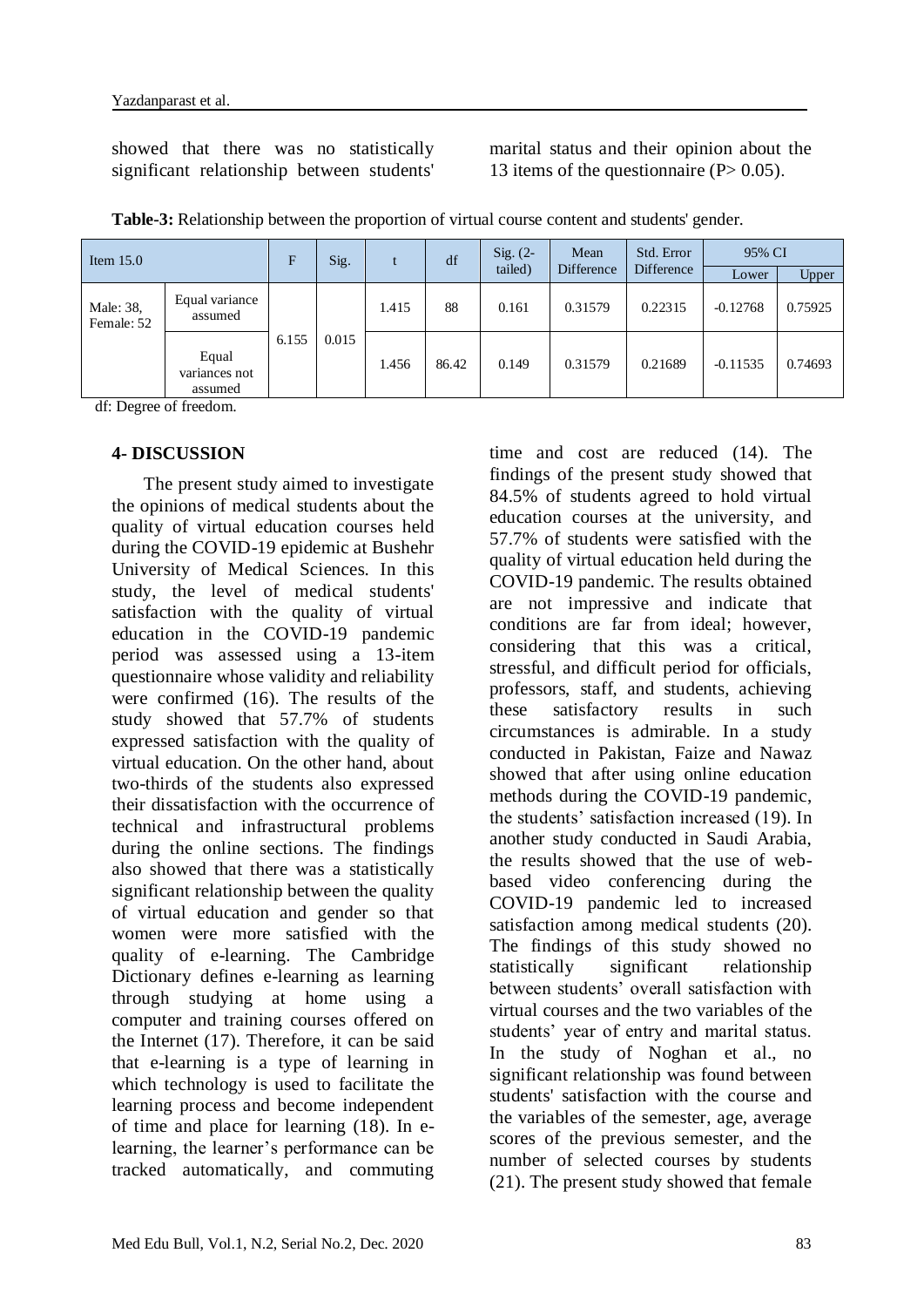students were more satisfied with elearning at the university level, which is consistent with the findings of Farsi et al. (22). In the present study, despite the critical conditions during the COVID-19 pandemic, students were still relatively satisfied with the teachers' teaching method. However, efforts are still needed to achieve the ideal conditions, it is therefore suggested that teachers be more open to new teaching methods (including virtual education and more diverse teaching aids), students be more involved in the teaching/learning process, the content transfer skills and expressive power be enhanced; a better knowledge of teaching content could be achieved, and critical evaluation can be carried out.

The results of the present study showed that 84.5% of students expressed dissatisfaction with the occurrence of technical and infrastructural problems during online education, and 70% of students expressed dissatisfaction with not receiving timely responses to their homework activities. It is suggested that access to high-speed internet systems should be provided, systems be upgraded in the academic contexts, virtual systems be localized, and their shortcomings be eliminated. The results of the study also showed that 50% of students believed that the number of courses did not support the volume of the course content. Other studies have reported that heavy workload leads to decreased students' satisfaction with education (21, 23).

Therefore, it is necessary to avoid the accumulation of information and excessive workload in the curriculum. Overwhelming lesson and workloads in medical sciences lead to student burnout, reduced quality of learning and service to clients, and an increased rate of clinical errors, which might endanger the health of the patients and the society (21). On the other hand, it is necessary to provide timely and correct feedback for the student

to progress and remove defects. Experts believe that, despite the current critical situation worldwide and in Iran, education, especially medical education, must continue. Therefore, continuing education in medical universities and institutions to train a professional and capable workforce for hospitals in this critical period is a main concern of educational administrators. Researchers believe that not only during the COVID-9 pandemic period but also in the future, medical education programs can benefit from various methods of virtual education, including virtual educational platforms. On the other hand, researchers believe that despite the benefits of virtual education, this method cannot completely replace conventional teaching methods but it can be used as a complementary method in educating students of different medical sciences (24).

# **5- CONCLUSION**

 The results showed that 84.5% of students agreed to participate in virtual courses and 57.7% of students expressed satisfaction with the quality of virtual education. The results also showed that two-thirds of the students expressed dissatisfaction due to the occurrence of technical and infrastructural problems during the online training, and 50% of the students believed that the volume of the course did not have the necessary fit with the number of courses. Female students were more satisfied with the quality of virtual education. It is recommended that in addition to education itself, special attention should be paid to its quality. Assessing students' opinions on the quality of education given in the virtual context is not only a criterion for assessing the quality of teaching but also focuses on the possibilities and necessities of educational reform and evaluation by detecting educational defects. By using this approach, it is possible to introduce, identify, and evaluate the experience of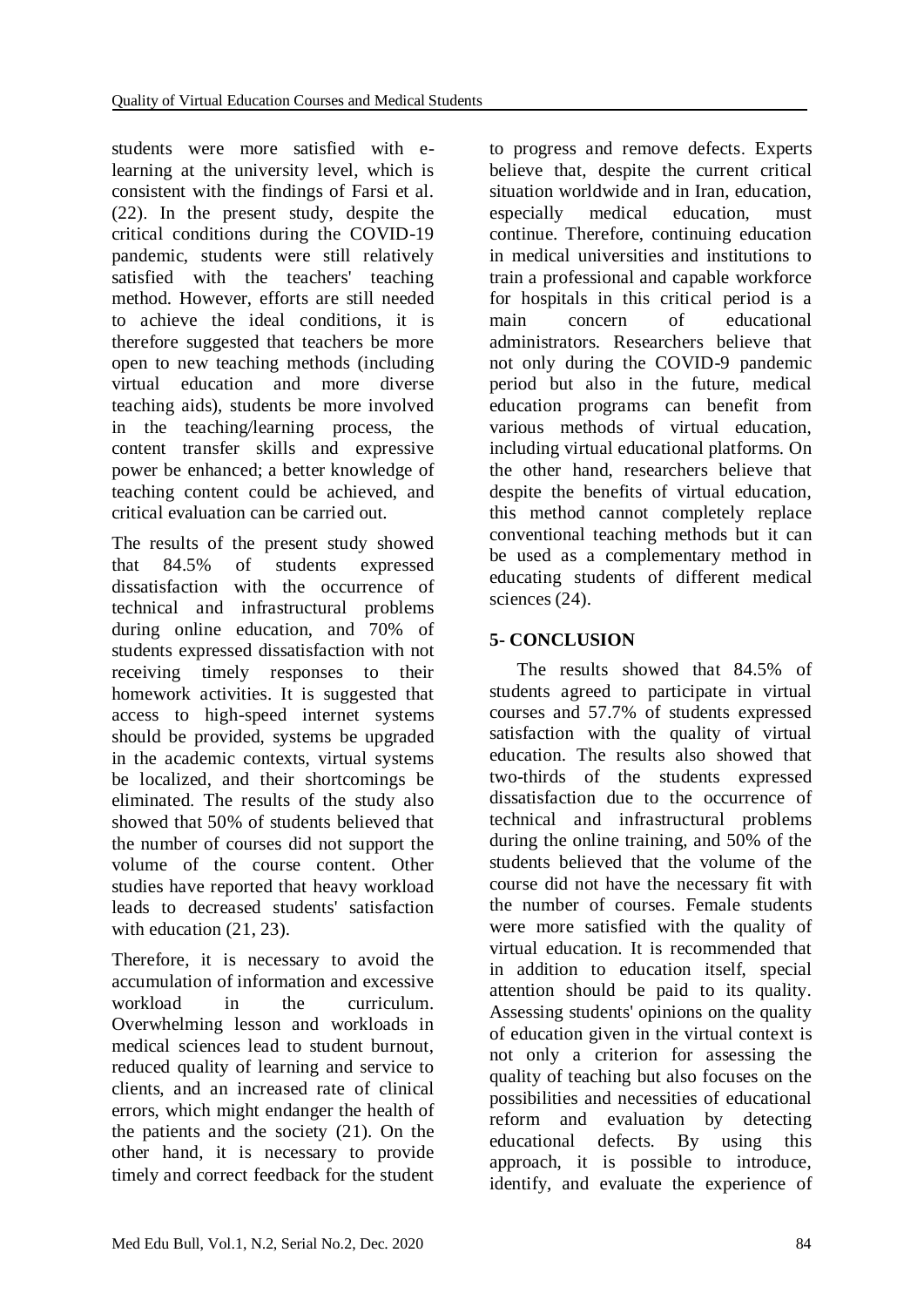successful teaching/learning styles and start the cycle of modification and improvement of the teaching process, even during the COVID-19 pandemic.

## **6- AUTHORS' CONTRIBUTIONS**

Study conception or design: AY, HL, and NM; Data analyzing and draft manuscript preparation: HL, and NM, Critical revision of the paper: AY and NM, Supervision of the research: AY and HL; Final approval of the version to be published: AY, HL, and NM.

### **7- CONFLICT OF INTEREST:** None.

### **8- REFERENCES**

1. Xu X-W, Wu X-X, Jiang X-G, Xu K-J, Ying L-J, Ma C-L, et al. Clinical findings in a group of patients infected with the 2019 novel coronavirus (SARSCov-2) outside of Wuhan, China: retrospective case series. BMJ. 2020;368: m606. doi:10.1136/bmj.m606

2. Ministry of Health and Medical Education. Two person died because of COVID-19 in Qom. (Persian) Available from: air.ir/ZwqeSao. [Accessed 19 February 2020].

3. Farsi Z, Ahmadi Y, Alazmani Noodeh F, Hamidi Farahani R, Baniyaghoobi F. Presenting characteristics, comorbidities, and outcomes among hospitalized patients with 2019 Novel Coronavirus-infected pneumonia in Tehran, Iran. Jundishapur Journal of Chronic Disease Care. 2020;9(3):e104512. doi:10.5812/jjcdc.104512.

4. Ghodsi A, Bijari M, Alamdaran SA, et al. Chest computed tomography findings of COVID-19 in children younger than 1 year: a systematic review. World Journal of Pediatrics: WJP. 2021 May. DOI: 10.1007/s12519-021-00424-1.

5. World Health Organization. The WHO characterizes COVID-19 as a pandemic 2020. Available from: https://www.who.int/emergencies/diseases/nov elcoronavirus-2019/events-as-they-happen. [Accessed 11 March 2020].

6. Dewart G, Corcoran L, Thirsk L, Petrovic K. Nursing education in a pandemic: Academic challenges in response to COVID-19. Nurse Education Today. 2020;92:104471.

7. Boyle P. Pettigrove M. Atkinson C. Australian national university student evaluation of teaching ANUSET: a guide for academic staff. 3rd ed. Canberra: Australian National University, 2001.

8. Atashak M. Theoretical and Applied Principles of Electronic Learning. IRPHE. 2007; 13 (1):135-56.

9. Britain, Sandy; Liber, Oleg. ["A Framework](https://web.archive.org/web/20140709094115/http:/www.jisc.ac.uk/media/documents/programmes/jtap/jtap-041.pdf)  [for Pedagogical Evaluation of Virtual](https://web.archive.org/web/20140709094115/http:/www.jisc.ac.uk/media/documents/programmes/jtap/jtap-041.pdf)  [Learning Environments"](https://web.archive.org/web/20140709094115/http:/www.jisc.ac.uk/media/documents/programmes/jtap/jtap-041.pdf) (PDF). JISC Technology Applications Programme (Report 41). Archived from [the original](http://www.jisc.ac.uk/media/documents/programmes/jtap/jtap-041.pdf) (PDF) on 9 July 2014. Retrieved 1 February 2015.

10. Weller M. Virtual learning environments: using, choosing and developing your VLE. London: Routledge: 2007; pp. 4– 5. [ISBN](https://en.wikipedia.org/wiki/ISBN_(identifier)) [9780415414302.](https://en.wikipedia.org/wiki/Special:BookSources/9780415414302)

11. Fast Facts about Online Learning. International Association for K-12 Online Learning, 2009, 2, 8, http://www.inacol.org/press/docs/

nacol\_fast\_facts.pdf (Accessed June 1, 2010).

12. New in Education. Cengage Learning. [ISBN](https://fa.wikipedia.org/wiki/%D8%B4%D9%85%D8%A7%D8%B1%D9%87_%D8%A7%D8%B3%D8%AA%D8%A7%D9%86%D8%AF%D8%A7%D8%B1%D8%AF_%D8%A8%DB%8C%D9%86%E2%80%8C%D8%A7%D9%84%D9%85%D9%84%D9%84%DB%8C_%DA%A9%D8%AA%D8%A7%D8%A8) [978-1-111-52099-1.](https://fa.wikipedia.org/wiki/%D9%88%DB%8C%DA%98%D9%87:%D9%85%D9%86%D8%A7%D8%A8%D8%B9_%DA%A9%D8%AA%D8%A7%D8%A8/978-1-111-52099-1)

13. Asghari M, Alizadeh M, Kazemi A, Safari H, Asghari F, Bagheri-Asl M M, et al . An investigation of the challenges of e-Learning in medical sciences from the faculty members' viewpoints of Tabriz University of Medical Sciences. jmed. 2012; 7 (1): 26-34.

14. Bora UJ., Ahmed M. E-learning using cloud computing. International Journal of Science and Modern Engineering, 2013;1(2): 9-12.

15. Mohseni Zenouzi H. Educational technology. Tehran: Yastroon; 2014. ISSN: 978-964-7819-35-0.

16. Masumipour M, Amini M, Sohrabpour AA, Ebrahimpour F, Shahkarami F, Sharifian Gh, et al. Design and psychometric evaluation of virtual education quality evaluation tools of Tehran University of Medical Sciences from the perspective of students and professors. Royesh, 2021;20: 41-8.